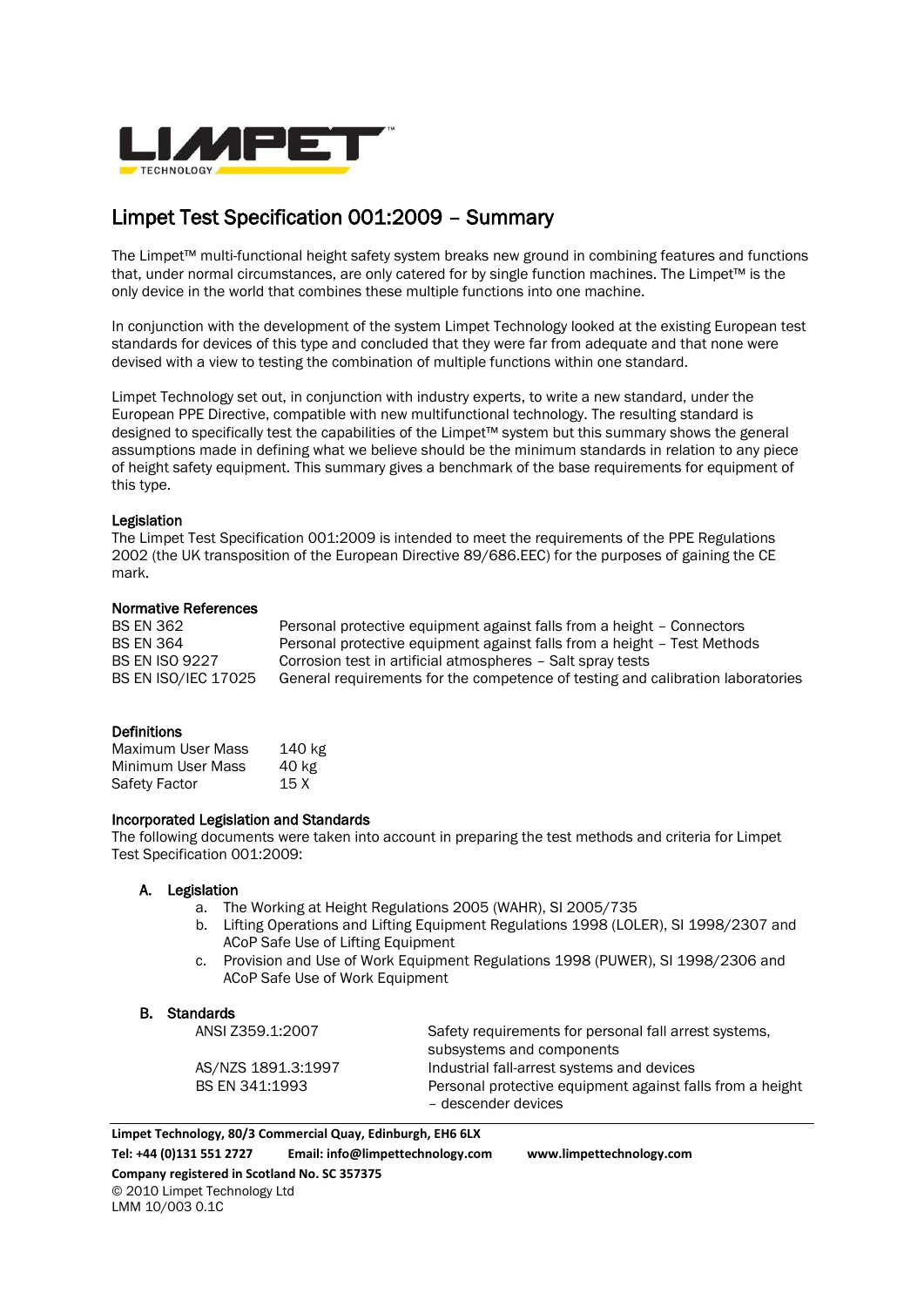| Fpr EN 341: 2009             | Personal protective equipment against falls from a height<br>- descender devices for rescue, final draft version                     |
|------------------------------|--------------------------------------------------------------------------------------------------------------------------------------|
| BS EN 364: 1993              | Personal protective equipment against falls from a height<br>- test methods                                                          |
| BS EN 1496: 2006             | Personal protective equipment against falls from a height<br>- rescue lifting devices                                                |
| BS EN 5062: 1985 (withdrawn) | Self-locking safety anchorages for industrial use                                                                                    |
| <b>BS 8437</b>               | Code of practice for selection, use and maintenance of<br>personal fall protection systems and equipment for use in<br>the workplace |
| CSA Z259.1 1995 (withdrawn)  | Safety belts and lanyards                                                                                                            |
| CSA Z259.2.1: 1998           | Fall arresters, vertical lifelines and rails                                                                                         |
| CSA Z259.2.2: 1998           | Self-retracting devices for personal fall-arrest systems                                                                             |
| CSA Z259.2.3: 1999           | Descent control devices                                                                                                              |
| ISO 10333-3:2000             | Personal fall-arrest systems - Part 3: Self-retracting<br>lifelines                                                                  |
| ISO 10333-6                  | Personal fall-arrest systems - Part 6: System performance<br>tests                                                                   |
| ISO 22159: 2007              | Personal equipment for protection against falls -<br>descending devices                                                              |
| BS EN 14502 Part 1: 2005     | Cranes - equipment for lifting persons: suspended<br>baskets                                                                         |
| BS EN 12278:2007             | Mountaineering equipment - pulleys - safety<br>requirements and test methods                                                         |
| BS EN 60529: 1992            | Degrees of protection provided by enclosures (IP code)                                                                               |
| NFPA 1983: 2006              | Standard on life safety rope and equipment for emergency<br>services                                                                 |

#### Tests

In all dynamic performance tests the following test parameters must be met:

| Maximum permitted arrest force             | 6 kN   |
|--------------------------------------------|--------|
| Maximum permitted deceleration             | 6 g    |
| Maximum vertical displacement of test mass | 100 mm |

#### 1. DYNAMIC PERFORMANCE TESTING

- 1.1 Stationary release of 140 kg test mass, climb-assist feature switched off
- 1.2 Stationary release of 40 kg test mass, climb-assist feature switched off
- 1.3 Ascending release of 140 kg test mass, climb-assist feature switched off
- 1.4 Ascending release of 40 kg test mass, climb-assist feature switched off
- 1.5 Descending release of 140 kg test mass, climb-assist feature switched off
- 1.6 Descending release of 40 kg test mass, climb-assist feature switched off
- 1.7 Repeat of tests 1 6 under back-up power supply where appropriate.<br>1.8 Stationary release of 140 kg test mass with no power
- Stationary release of 140 kg test mass with no power
- 1.9 Stationary release of 40 kg test mass with no power
- 1.10 Ascending release of 140 kg test mass, climb-assist feature switched on
- 1.11 Ascending release of 40 kg test mass, climb-assist feature switched on
- 1.12 Stationary release of 140 kg test mass with lifeline at near 100% extraction<br>1.13 Stationary release of 40 kg test mass with lifeline at near 100% extraction
- Stationary release of 40 kg test mass with lifeline at near 100% extraction
- 1.14 Ascending release of 140 kg test mass with lifeline at near 100% extraction
- 1.15 Ascending release of 40 kg test mass with lifeline at near 100% extraction
- 1.16 Descending release of 140 kg test mass with lifeline at near 100% extraction
- 1.17 Descending release of 40 kg test mass with lifeline at near 100% extraction

## 2. DYNAMIC STRENGTH TESTING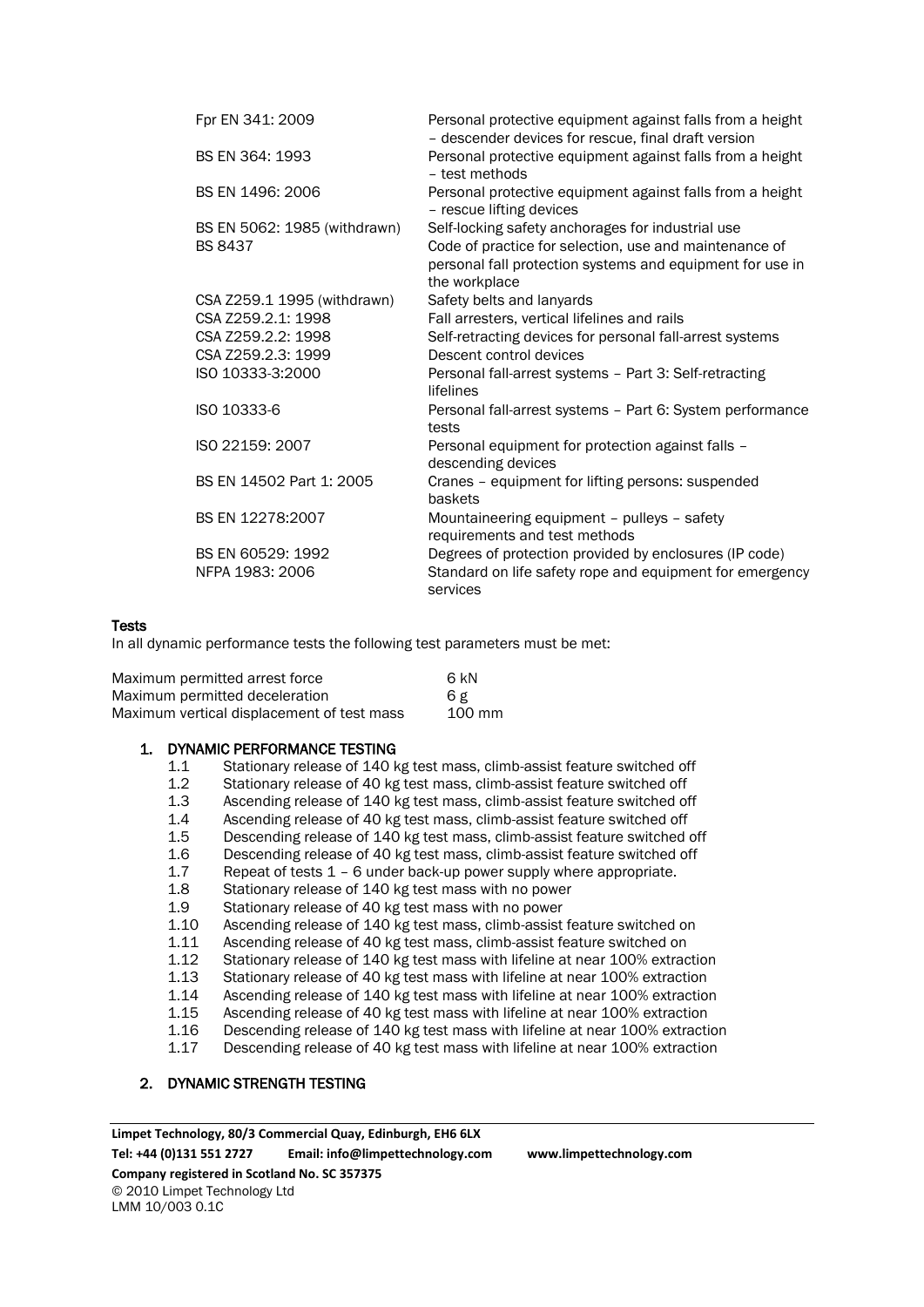With machine power off, lifeline deployed at least 3.6 m vertically and then fixed, drop 140 kg test mass a minimum of 0.6 m (freefall). Device should hold test mass in suspension.

## 3. STATIC STRENGTH TESTING

- 3.1 Static strength testing of lifeline joint on drum. With lifeline fully extended apply tensile load of 15 kN directly in line with lifeline joint. The lifeline, joint, machine and all components shall survive for 3 minutes with the load applied without any rupture or failure.
- 3.2 Static strength test with drum in maximum lifeline condition. Test carried out as above with tensile load of a minimum of 15 X maximum user load. For the Limpet™ device a load of 22 kN is used.
- 3.3 Repeat test 3.1 and 3.2 with power switched off where appropriate.
- 3.4 Static strength test of upper and lower pulley.

## 4. HEAT CONDITIONING TESTING

Machine heated to 50˚C for 2 hours, removed and then each test carried out within 90 seconds of removal.

- 4.1 Test normal function of device at this temperature
- 4.2 Test dynamic release and descent with 140 kg test mass

## 5. COLD CONDITIONING TESTING

Machine cooled to -30˚C for 2 hours, removed and then each test carried out within 90 seconds of removal.<br>5.1 Tes

Test repeated as for 4.1 and 4.2.

## 6. WET CONDITIONING TESTING

Spray water at machine and UPS (if appropriate) at rate of 70 litres/hour for 3 hours, remove and carry out tests within 10 minutes of removing. 6.1 Test repeated as for 4.1 and 4.2.

## 7. DUST CONDITIONING TESTING

Place device and upper or lower pulley in dust conditioning chamber. Introduce 5 kg of dry cement. Agitate cement dust at 5 minute intervals with blasts of air for 2 seconds.

7.1 After one hour fully unwind and wind lifeline coincidentally with dust agitation. Repeat unwinding/ winding sequence at hourly intervals for 5 movement sequences.

## 8. OIL CONDITIONING TEST

Immerse lifeline in commercial grade diesel oil for 30 minutes drain for 24 hours and load back onto drum.

8.1 Test repeated as for 4.2.

## 9. RESCUE OPERATION TESTS

- 9.1 Descent Test 140 kg. Lower 140 kg through 100m at constant drum speed pausing at 3 random points. At each point use hoist function raise test mass through at least 0.5 m before continuing lower. Lower to ground.
- 9.2 Descent Test 40 kg. Repeat 9.1 with 40 kg test mass.
- 9.3 **UPS Capacity Test.** Where appropriate use UPS supply alone and lower 140 kg test mass through 100 m at constant speed.
- 9.4 Descent with Wet Lifeline. Immerse 200 m of lifeline in water for 15 minutes and repeat 9.1.
- 9.5 Descent with Wet Lifeline. Immerse 200 m of lifeline in water for 15 minutes and repeat 9.1